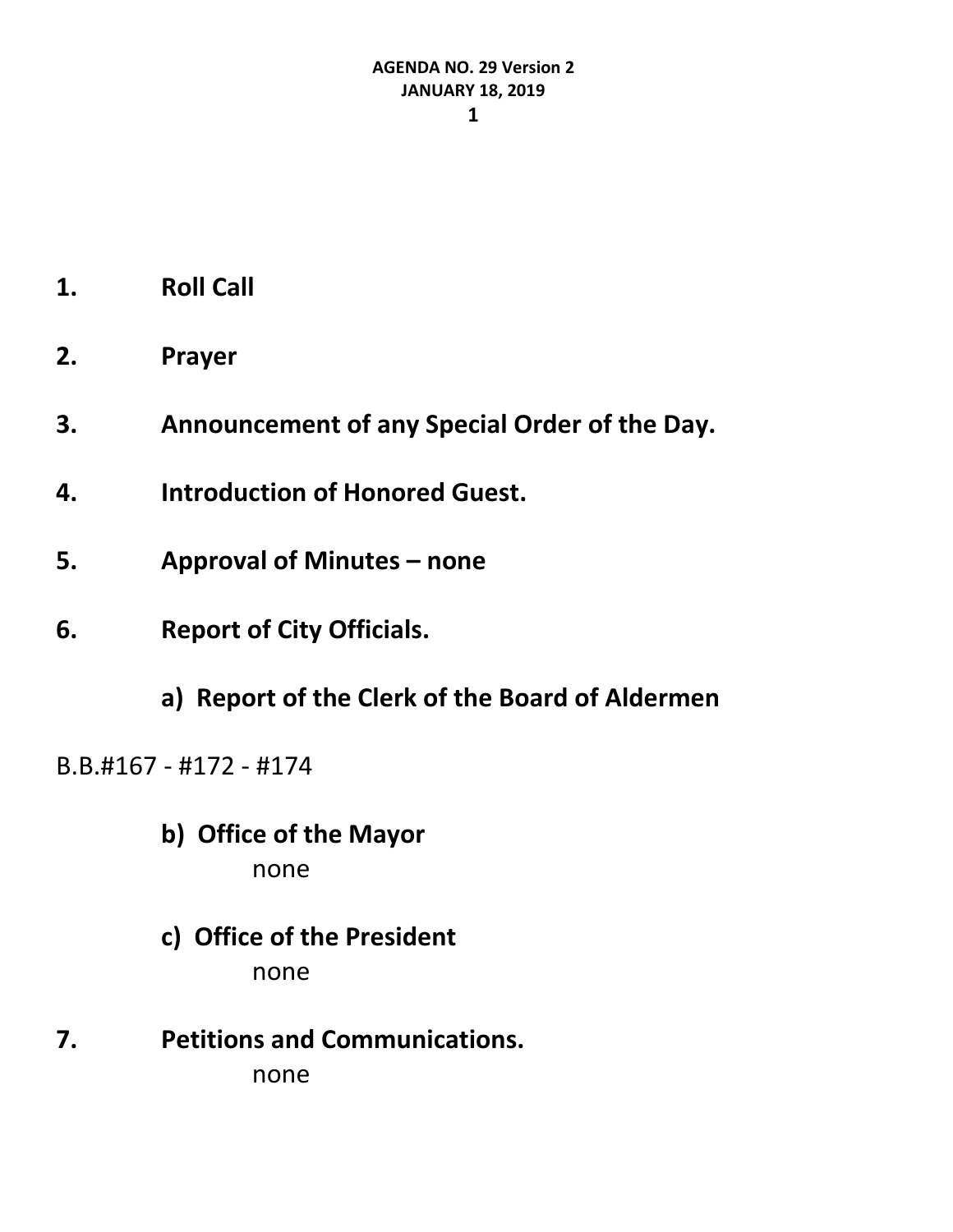### **8. Board Bills for Perfection – Informal Calendar.**

- LEG B.B.#146CSAA Coatar/Ogilvie An ordinance repealing the first paragraph of Section 2, of Ordinance No. 66193, approved March 10, 2004, codified as Section 2.08.330 of the City Revised Code of Ordinances, pertaining to the nominating process for a nonpartisan candidate, and in lieu thereof inserting a new first paragraph in Section 2, changing said process so that nonpartisan candidates may be nominated by a petition signed by registered voters, rather than a certificate signed by registered electors; and containing an emergency clause.
- HUDZ B.B.#166CS Roddy An ordinance determining that the Tax Increment Financing Plans listed in Exhibit "A" are making satisfactory progress under the proposed time schedule for completion of projects therein.

### **9. Board Bills for Third Reading - Informal Calendar.** none

# **10. Resolutions – Informal Calendar.**

none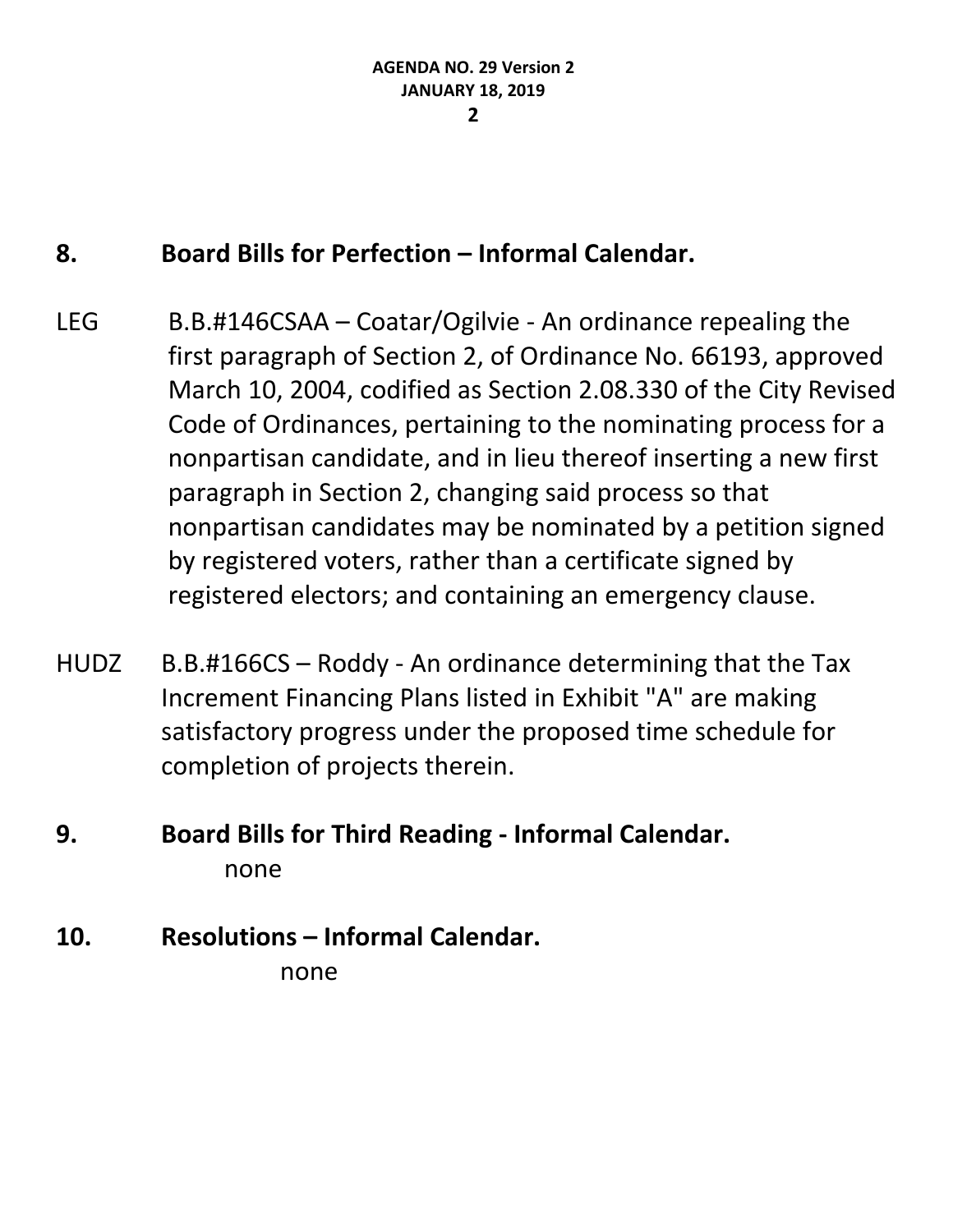### **11. First Reading of Board Bills.**

- B.B.#222 J. Boyd An ordinance recommended by the Board of Estimate and Apportionment authorizing and directing the City to issue and sell its general obligation bonds in various Series, in an aggregate principal amount of not to exceed \$40,000,000 of which no more than (\$6,000,000 in aggregate Principal amount shall be issued annually) for the purpose of Stabilizing, within the limits described in the City's Proposition NS (Neighborhood Stabilization) Ordinance; containing an Emergency clause.
- B.B.#223 J. Boyd An ordinance authorizing and directing the Circuit Attorney to enter into a Memorandum of Understanding with The Unites States Attorney's Office, Eastern District of Missouri Providing for cross-jurisdiction over crimes that take place in and around St. Louis, authorizing one or more qualifying St. Louis Assistant Circuit Attorneys to be assigned to the United States Attorney's Office, Eastern District of Missouri as Special Assistant United States Attorneys to facilitate the investigation And prosecution of Federal offenses involving the possession or use of a firearm; containing an emergency clause.
- B.B.#224 J. Boyd An ordinance establishing a "Dig Once" policy governing where, when and how often construction and Excavation that disrupts access to the right-of-way including the Flow of vehicle and pedestrian traffic may occur.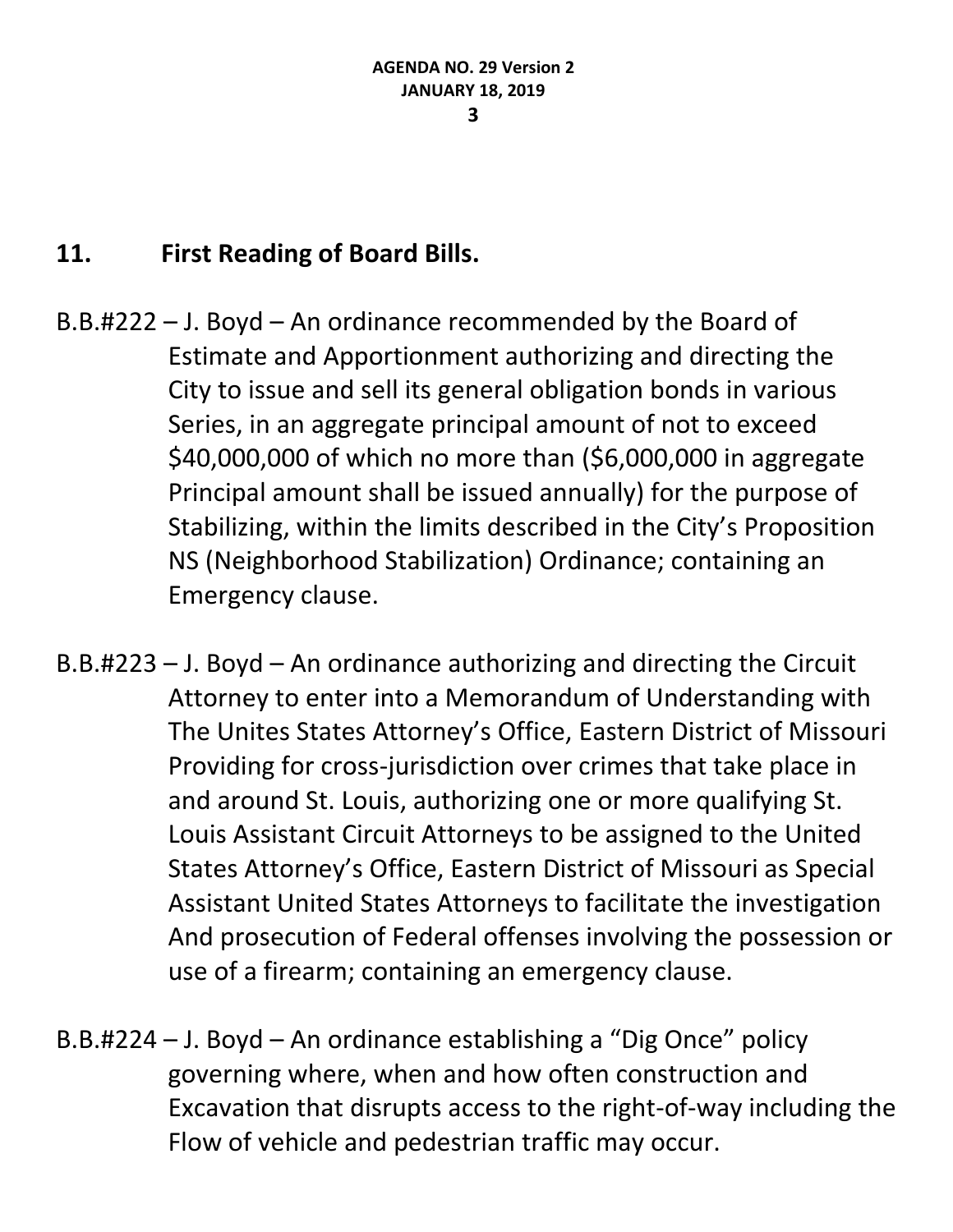### **11. First Reading of Board Bills - (cont.)**

- B.B.#225 Oldenburg An ordinance adding a new Chapter under Title 25, the Building Code, to be known as "Small Wireless Facilities and Micro Wireless Facilities;" containing a severability clause and an emergency clause.
- B.B.#226 Navarro An ordinance amending Ordinance Nos. 64518, 67309, and 68206; authorizing the execution of an Escrow Trust Agreement by and between the City and UMB Bank, prescribing the form and details of said Escrow; authorizing the release of unnecessary funds from the Argyle Special Allocation Fund ("SAF") and other related actions; and containing a severability clause.
- B.B.#227 Oldenburg An ordinance relating to the undergrounding requirements set forth in Chapter 23.42 of the Revised Code; repealing Sections 23.42.010, 23.42.030 through, 23.42.050, and 23.42.070 of the Revised Code expanding the scope and applicability of the underground district.
- B.B.#228 Vollmer An ordinance approving the petition to amend the petition to establish the La Collina Community Improvement District, finding a public purpose for the petition to amend the petition to establish the La Collina Community Improvement District, and containing an emergency clause and a severability clause.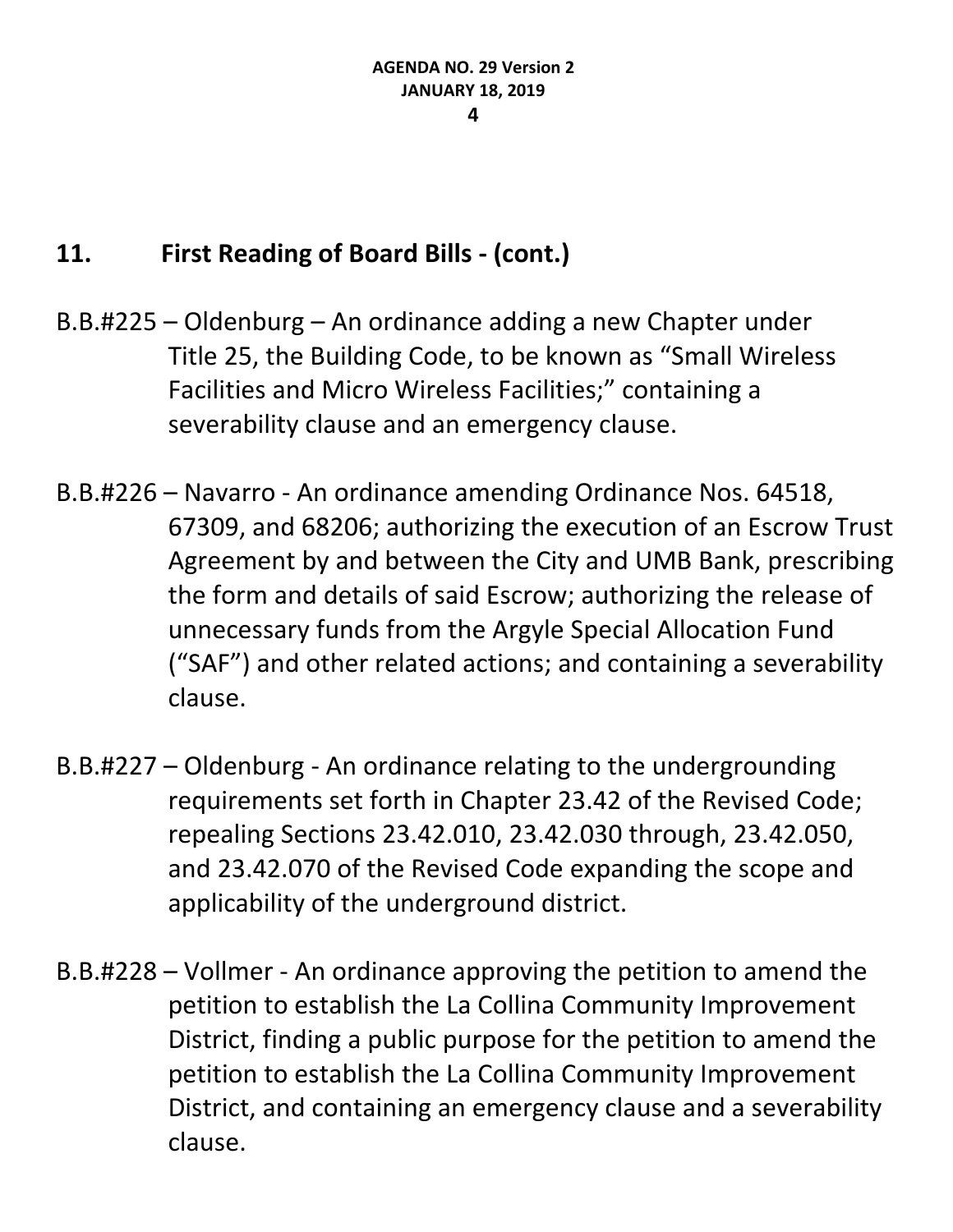#### **5**

### **11. First Reading of Board Bills – (cont.)**

- B.B.#229 Howard An Ordinance repealing Section One of Ordinance 48889, codified as Section 8.10.060 of the Revised Code of the City of St. Louis, pertaining to the payment and discount of a tax imposed on cigarette merchants, and enacting in lieu thereof a new Section One of Ordinance 48889.
- B.B.#230 Moore Pursuant to Ordinance 68937, an ordinance authorizing the honorary street name Ms. Norma Jean Bell Way, which shall begin at the intersection of Lexington and North Newstead and run west on Lexington to the intersection of Lexington and Clarence.
- B.B.#231 Muhammad An ordinance enacted pursuant to Section 56.540, Revised Statues of Missouri to repeal Ordinance No. 70056 relating to the Office of the Circuit Attorney of the City allocating the positions established by Section 56.540, R.S.Mo to classes with grades and a schedule setting minimum and maximum salaries for such grades by repealing Section Two and replacing said Section providing with such salaries be paid biweekly; providing for payment of overtime wages subject to the requirements of the Fair Labor Standard Act and shall be allowed on the basis of hours worked and the bi weekly rate of pay and containing an emergency clause.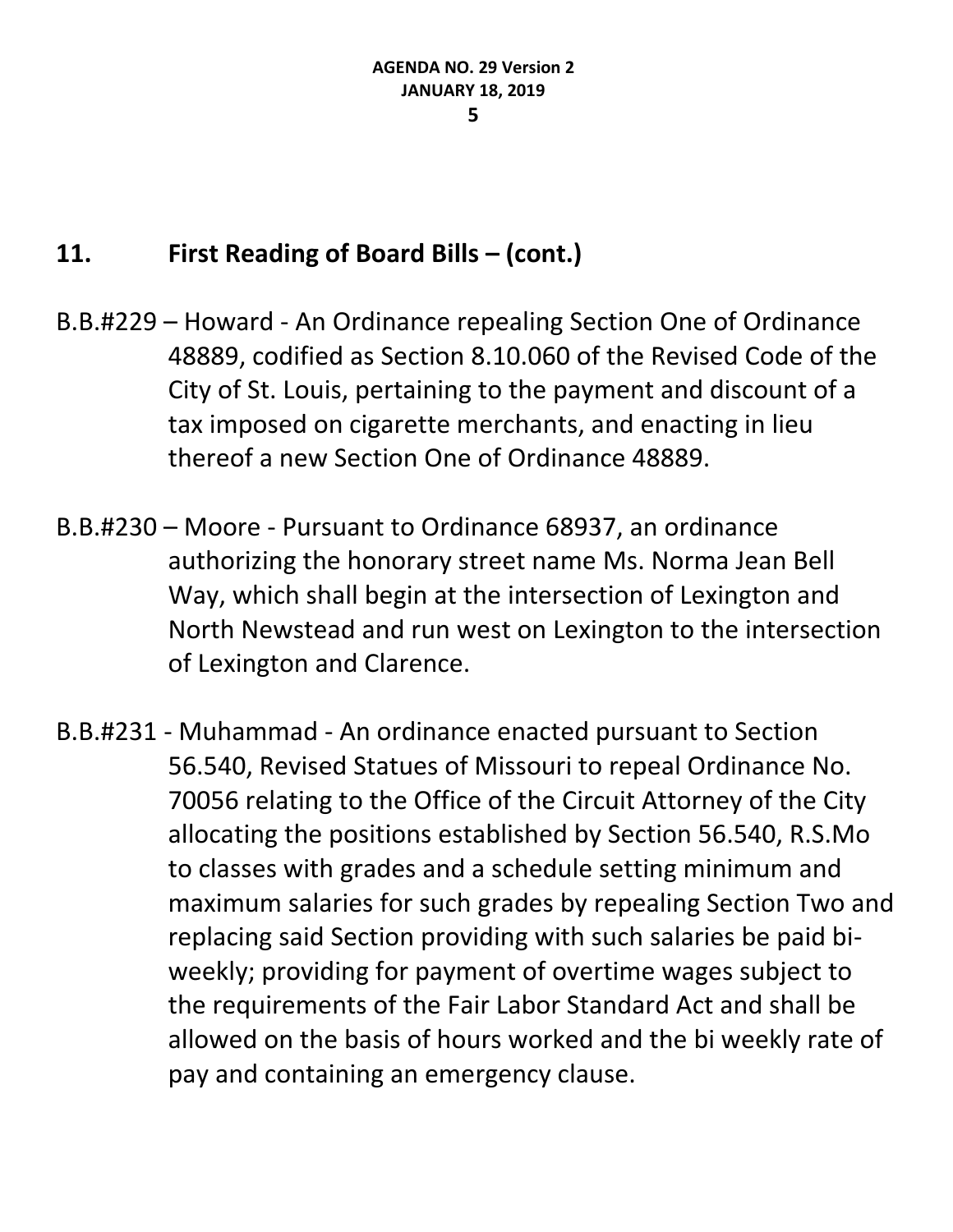### **12. Reference to Committee of Board Bills**

- PS B.B.#222 #223 #183
- STR B.B.#224 #225 #227 #230
- HUDZ B.B.#226
- WM B.B.#228 #229
- PE B.B.#231

- STR B.B.#185-Vaccaro An Ordinance establishing a four-way stop site at the intersection of McCausland and Bancroft regulating all traffic traveling eastbound and westbound on Bancroft at McCausland and regulating all traffic traveling northbound and southbound on McCausland at Bancroft, and containing an emergency clause.
- STR B.B.#203-Ingrassia -An ordinance pertaining to the permit fees established pursuant to the City Bike Share Policy established and authorized by St. Louis City Ordinance 70710; establishing a Micro-Mobility Fund, and requiring the permit fees collected pursuant to the City Bike Share Policy to be deposited into the Micro-Mobility Fund.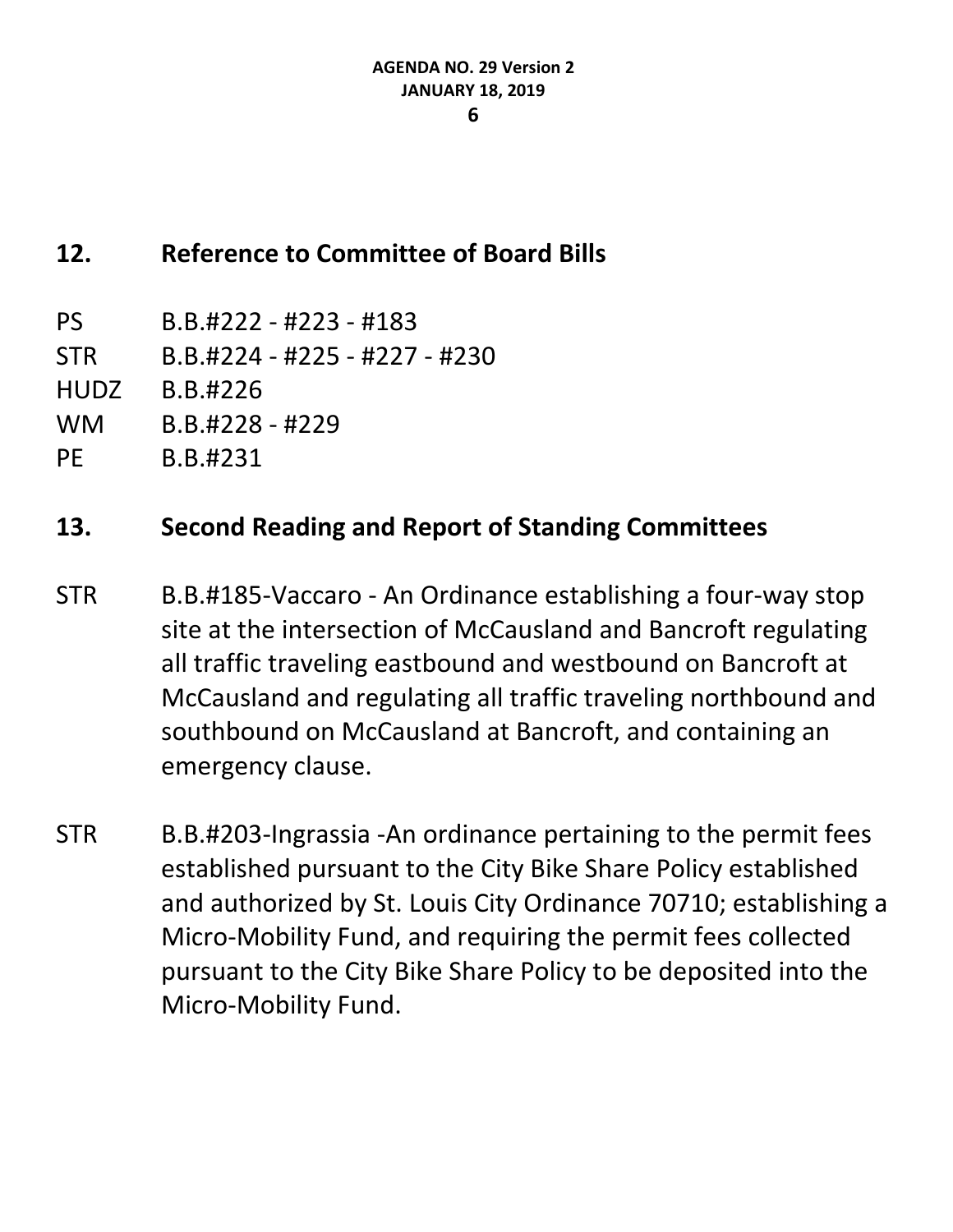- STR B.B.#204-Oldenburg -An ordinance amending Section Three of Ordinance No. 70892 pertaining to the establishment of procedures and requirements for the collocation and deployment of Small Wireless Facilities in the right-of-way and City property by adding a new subsection L to Section Three of Ordinance 70892 to permit the City to require reasonable, technically feasible, nondiscriminatory and technologically neutral design or concealment measures in a Historic District; and containing an emergency clause.
- STR B.B.#213-Navarro -An ordinance pertaining to parking within the "Skinker-Fauquier Parking District;" establishing the location and restrictions for curb parking in the restricted parking zone within the "Skinker-Fauquier Parking District;" authorizing the placement of Permit Parking Only signs within the District; and prohibiting the parking, within the District, of any vehicle which does not display the authorized permit; containing definitions, a penalty clause and an emergency clause.
- STR B.B.#214-Moore -An ordinance repealing Ord. No 70858 pertaining to the establishment of a 2-way stop site at the intersection of Warne and Lexington, establishing a 3-way stop site at the intersection of Warne and Lexington regulating all traffic travelling northbound and southbound on Warne at Lexington and regulating all traffic travelling westbound on Lexington at Warne, and containing an emergency clause.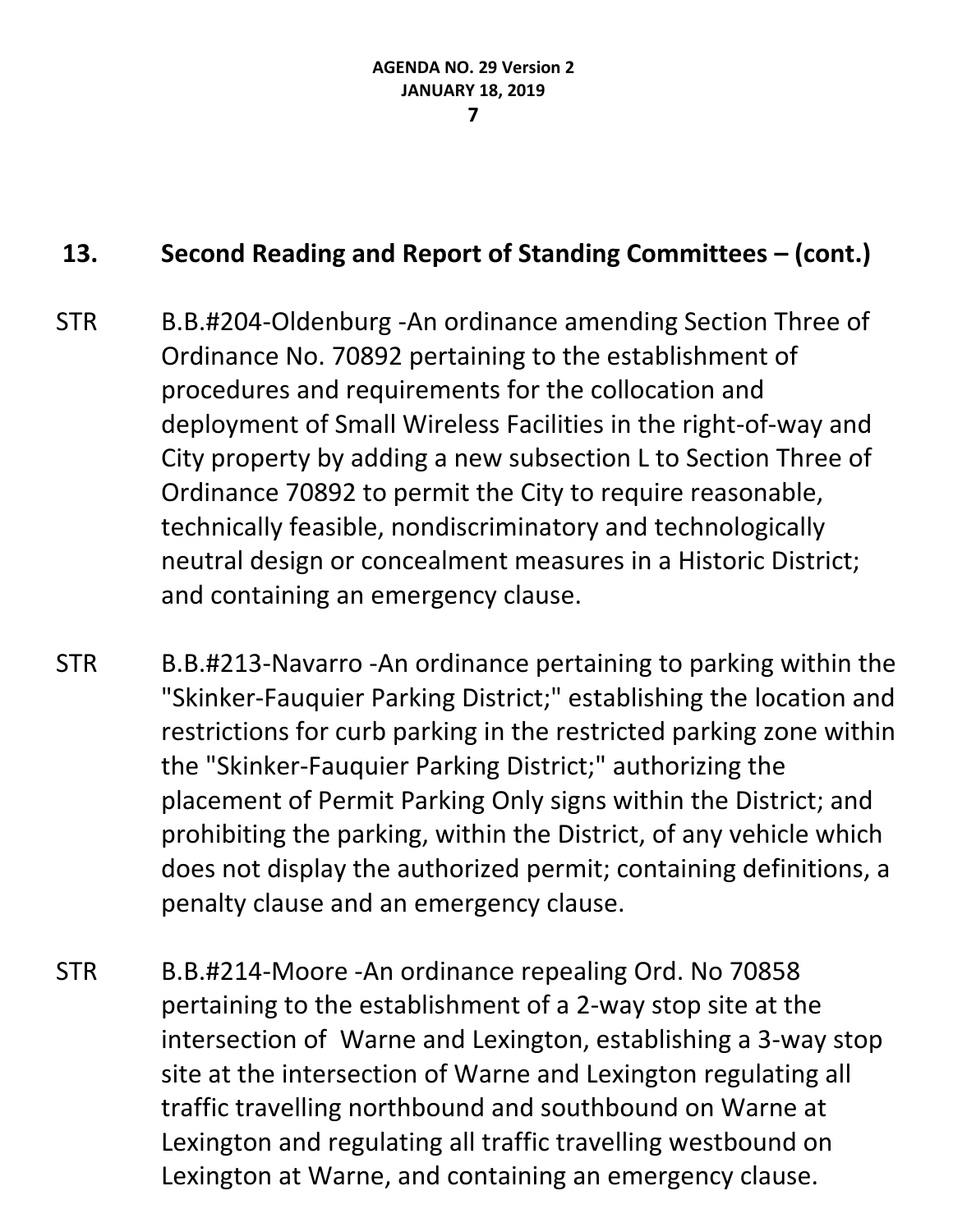- PS B.B.#9-Ingrassia An ordinance to revise Ordinance 70736, approved March 2, 2018, pertaining to the collection of administrative citation fines assessed by the Building Commissioner; containing a severability clause and an emergency clause.
- PS B.B.#170 J. Boyd/Hubbard/Coatar/Spencer/Vaccaro/ Kennedy/Muhammad - An ordinance authorizing and directing the Circuit Attorney, to enter into a contract with the United States Department of Justice, Bureau of Justice Assistance, Office of Justice Programs for funding to create a Conviction Integrity Unit within the Office of the Circuit Attorney and authorizing the Circuit Attorney to expend the contract grant funds necessary to support this effort including the hiring of personnel; and containing an emergency clause.
- PS B.B#189-Ingrassia An ordinance approved and recommended by the Preservation Board and the Planning Commission of the City pertaining to the Lafayette Square Historic District; amending Ordinance #69112, repealing and replacing certain standards for the Lafayette Square Historic District as set forth herein.
- HUDZ B.B.#96 Ingrassia An ordinance approving a Redevelopment Plan for 2200-2218 Washington Ave.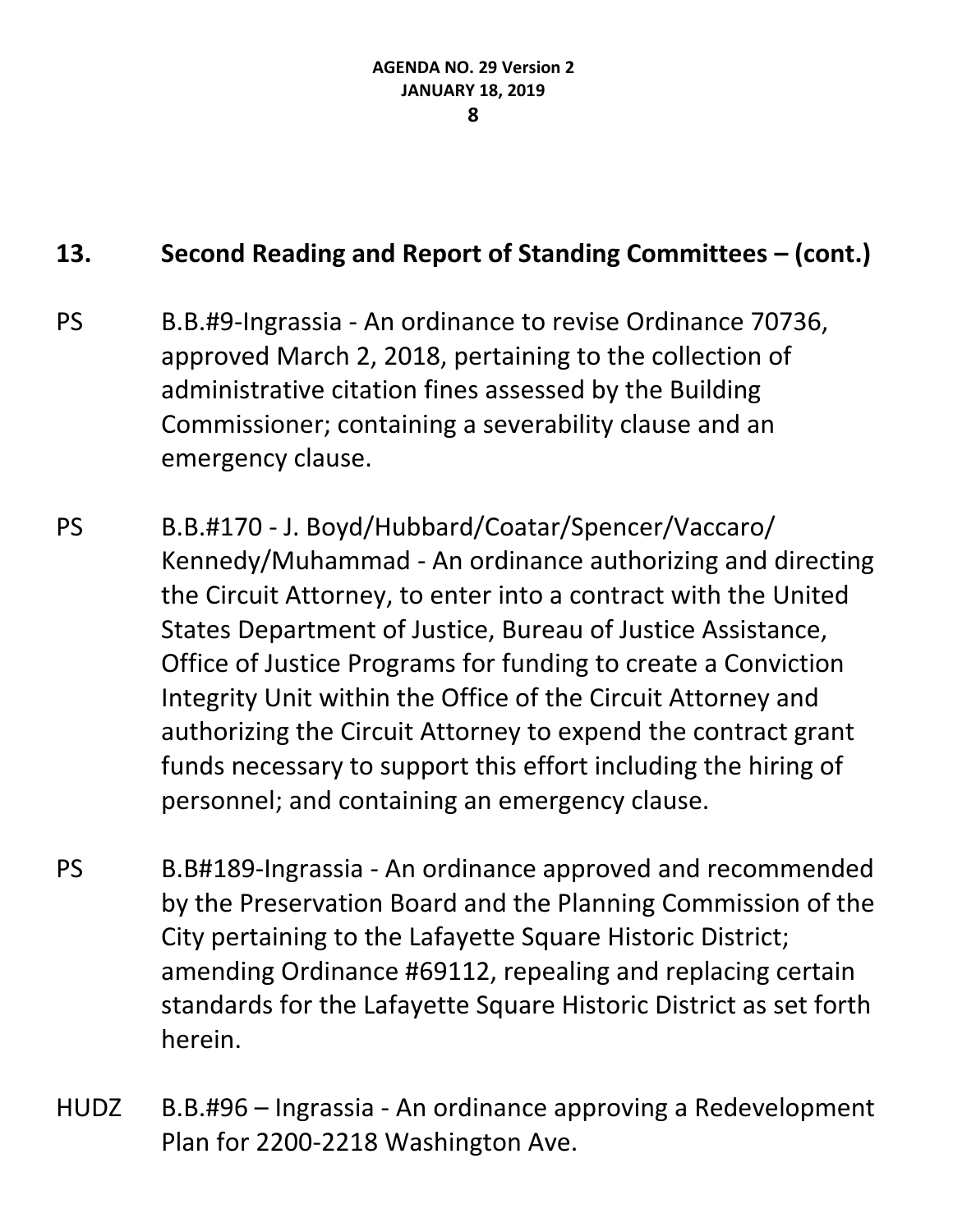- HUDZ B.B.#177 Guenther An Ordinance recommended by the Board of Estimate and Apportionment authorizing The City to issue its Taxable Industrial Development Revenue Bonds (Anheuser – Busch, LLC Project), Series 2018, in a principal amount of not to exceed \$75,000,000 for the purpose of providing funds to pay the costs of acquiring certain equipment for an industrial development project; approving a plan for such project; authorizing and directing the Mayor and the Comptroller to execute certain documents related thereto.
- HUDZ B.B.#194 Moore An ordinance approving a Redevelopment Plan for Cottage/N. Taylor/Maffitt/Cora.
- HUDZ B.B.#202 Cohn An ordinance approving a Redevelopment Plan for Meramec St./S. Compton/Bates/S. Grand.
- HUDZ B.B.#207 Coatar An ordinance approving a Redevelopment Plan for 200 North 4th Street.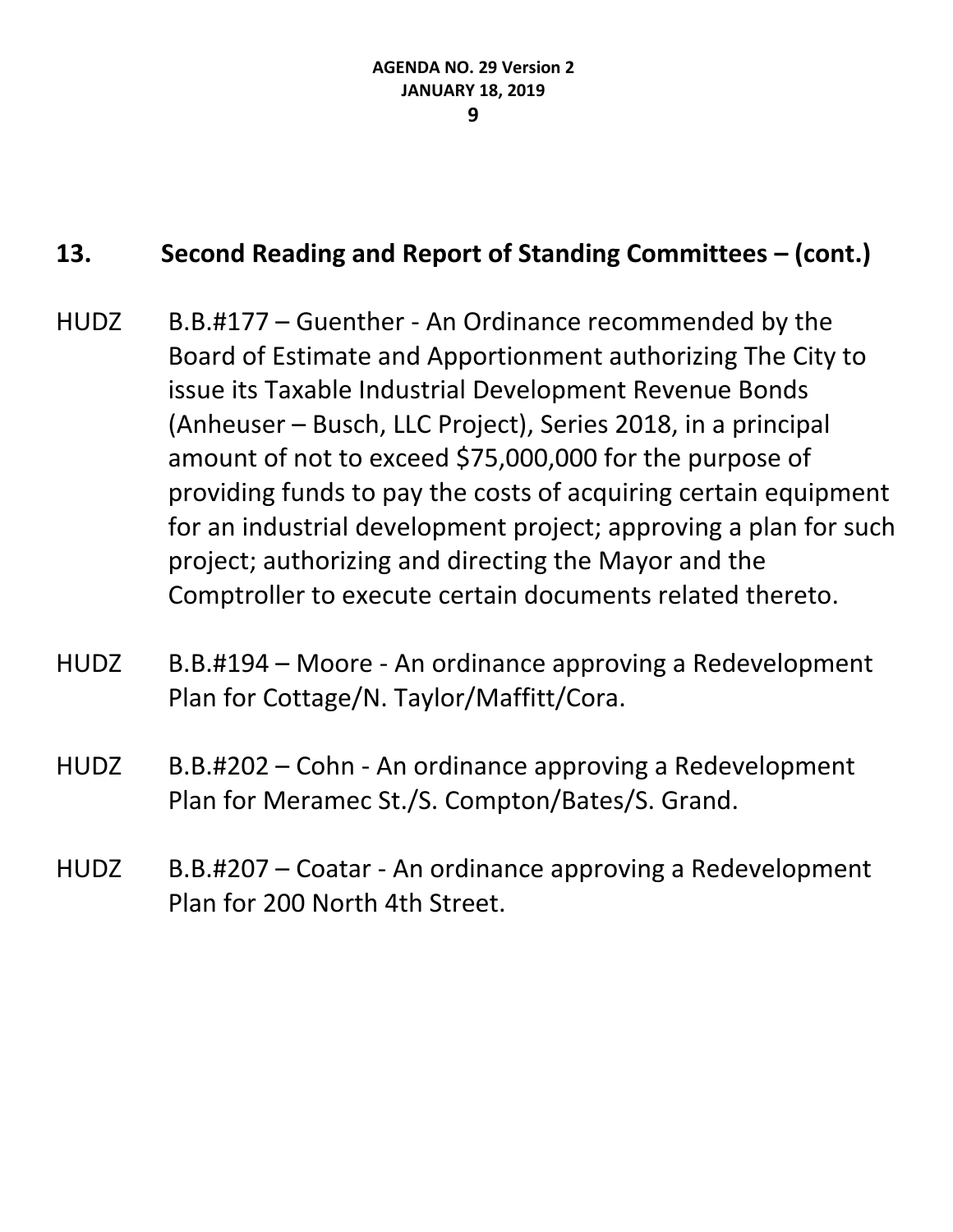- TC B.B.#190-Davis -An Ordinance recommended and approved by the Airport Commission, the Board of Public Service, and the Board of Estimate and Apportionment, establishing and authorizing a public works and improvement program (the "Airfield, Building & Environs Projects") at St. Louis Lambert International Airport, consisting of capital improvement projects to and for the terminal complexes, airfield structures and facilities, and associated Airport structures, facilities, and environs including certain snow equipment and vehicles, and other associated Airport improvements
- TC B.B.#191-Davis -An ordinance recommended and approved by the Airport Commission, the Comptroller and the Board of Estimate and Apportionment, making certain findings with respect to the transfer of up to Thirteen Million Seven Hundred Twenty-Seven Thousand Seven Hundred Sixty-Nine Dollars (\$13,727,769) of excess moneys that The City of St. Louis the owner and operator of St. Louis Lambert International Airport, intends to transfer from the Debt Service Stabilization Fund to the Airport Revenue Fund.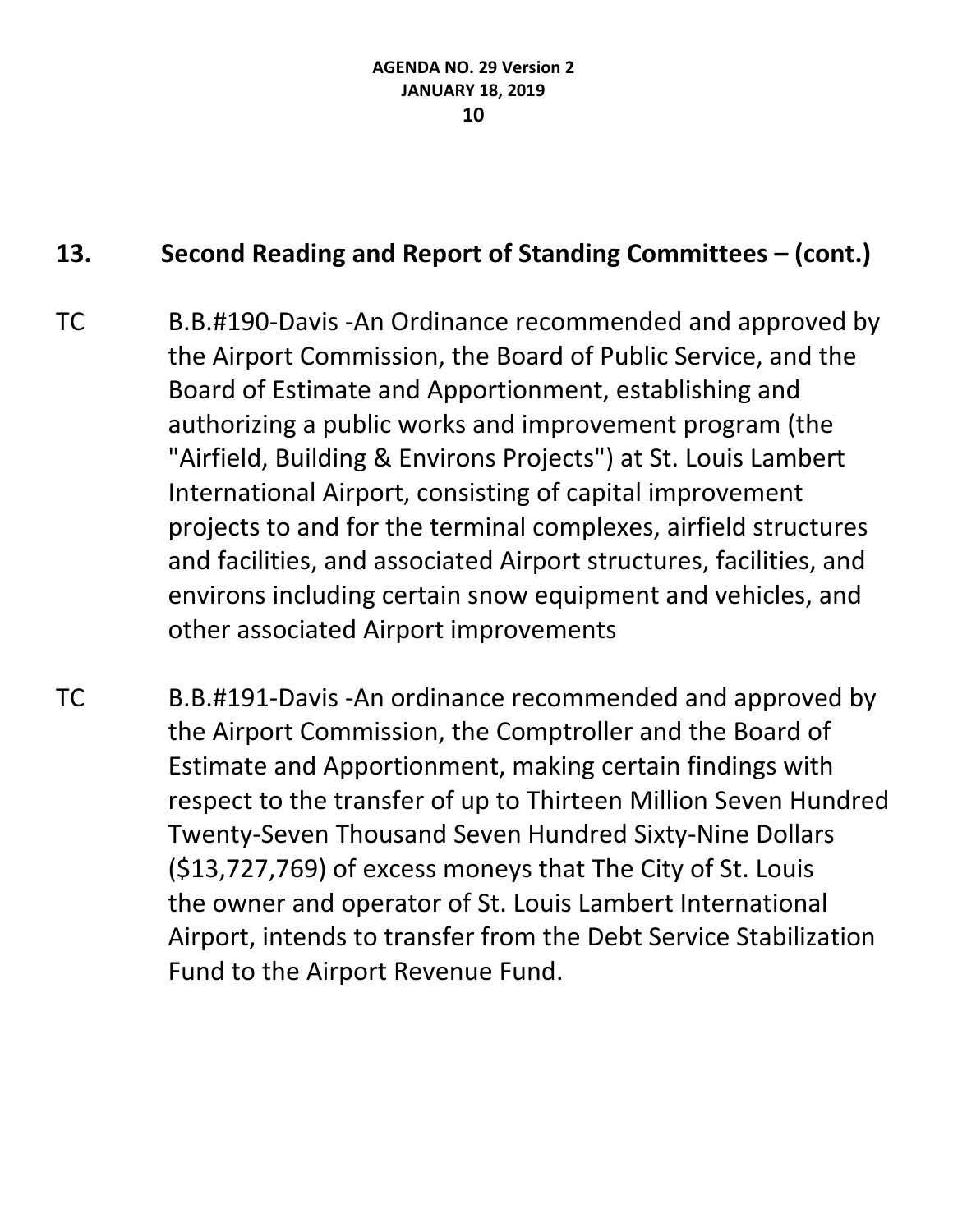TC B.B. 193 –Davis - An ordinance recommended by the Airport Commission and the Board of Estimate and Apportionment authorizing and directing the Director of Airports and the Comptroller to enter into and execute a Second Restated and Amended Lease Agreement Northern Tract Site between the City, the owner and operator of St. Louis Lambert International Airport, and Bi-National Gateway Terminal, LLC, a limited liability company organized and existing under the laws of the State of Missouri, granting to the Lessee the right to occupy and use the "Leased Premises" consisting of approximately 61.10 acres and improvements thereon commonly known as the "Northern Tract Site", which is more fully described in Section 201 and EXHIBIT "A" and EXHIBIT "B" of the Lease Agreement AL-094, in order to: a) demolish any existing improvements that are not retained improvements, b) construct new improvements in order to accommodate international cargo enterprises and other air cargo operations and distribution facilities, c) develop and operate a fixed base operator facility, and d) perform all operations and functions that are incidental or necessary to such use and development or authorized in the Lease Agreement AL-094, subject to and in accordance with the provisions of the Lease Agreement AL-094; authorizing and directing the Mayor, the Comptroller, the Register, the City Counselor, the Director of Airports, and other appropriate officers, agents, and employees of the City; and containing a severability clause and an emergency clause.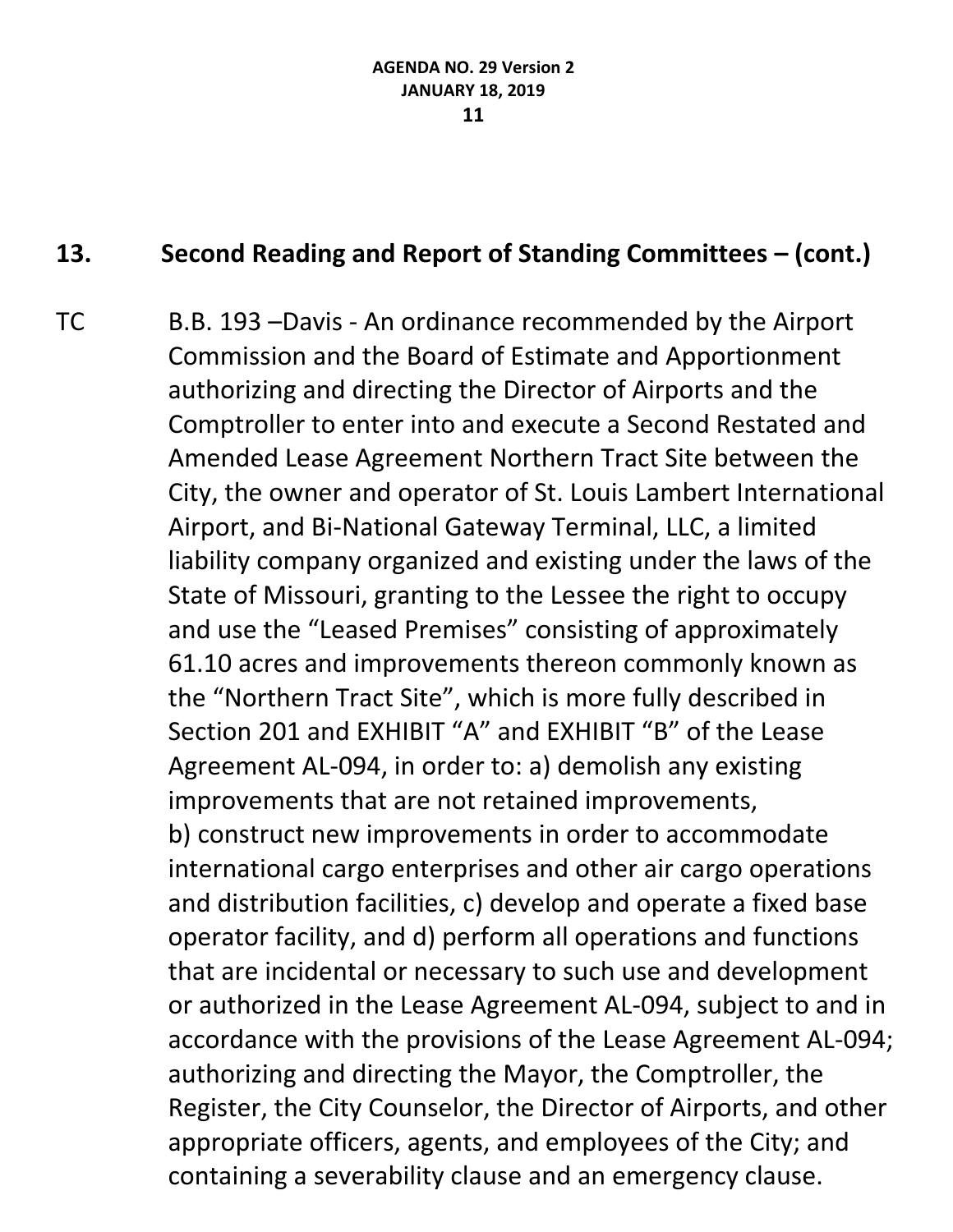WM B.B.#215CS – Coatar - An ordinance submitting to the qualified voters of the City a gross receipts tax to be imposed on telecommunications and fiber network providers as set forth herein; providing for an election to be held therefore and the manner of voting thereat; and, upon passage of said ballot measure, an amendment to City Ordinance 67717 as codified in Section 23.34.020 of the Revised Code of the City and Sections 23.34.010 though 23.34.030 of the Revised Code reflecting gross receipts tax to be imposed as approved by the voters; establishing a Telecommunications Gross Receipts Tax Fund, and requiring the gross receipts tax collected pursuant to the Sections 23.34.010 through 23.34.030 of the Revised Code to be deposited into the Telecommunications Gross Receipts Tax Fund to be appropriated and expended to further smart city initiatives in the City.

### **14. Report of Special Committees**

none

- **15. Perfection Consent Calendar.**
- HUDZ B.B.#101 Hubbard An ordinance pertaining to the Al's Restaurant, located at 1200 N. 1st Street, having as subject matter the designation of the Property as a City Landmark, containing definitions, Landmark Standards and a severability clause.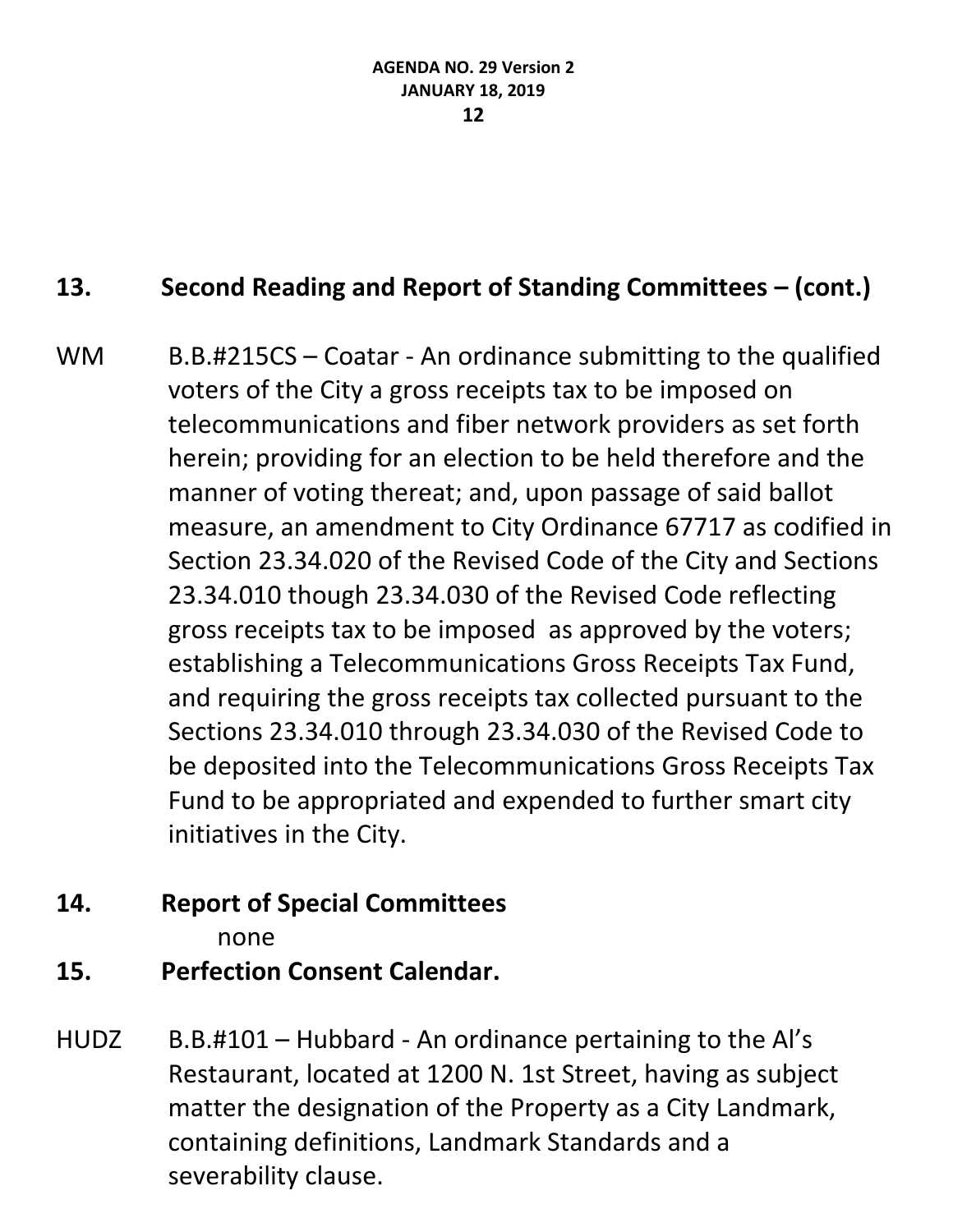### **15. Perfection Consent Calendar – (cont.)**

- HUDZ B.B.#161 Ingrassia An ordinance pertaining to Special Use Districts; establishing The Lafayette Square Area Special Use District and containing an emergency clause.
- **16. Board Bills for Perfection** none

### **17. Third Reading Consent Calendar**

WM B.B.#143CS – Navarro - An ordinance repealing paragraph (C) of Section Two of Ord. 63777, approved on June 4, 1996, as amended by Ord. 64546, approved on December 18, 1998, and by Ord. 68200, approved on June 4, 2008 and in lieu thereof a new paragraph is enacted extending the period of time during which the Cathedral Square Special Business District shall be permitted to collect the tax within the boundaries of the district and containing effectiveness and emergency clauses.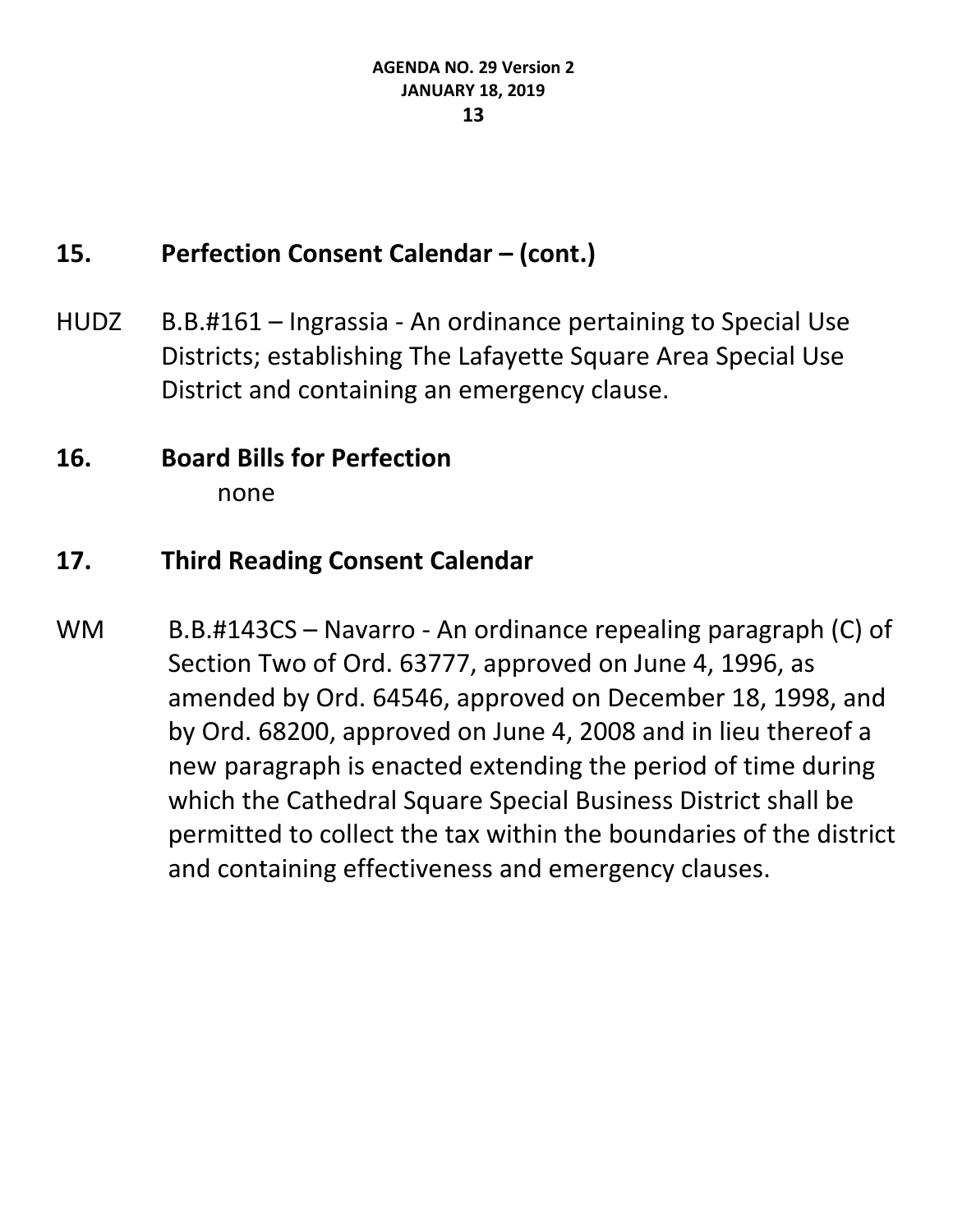### 17. Third Reading Consent Calendar – (cont.)

- WM B.B.#148CS Navarro An ordinance repealing paragraph (f) of Section Two of Ordinance 62622, approved on May 29, 1992, as Amended by Ordinance 63840, approved on July 19, 1996, as amended by Ordinance 64935, approved on May 17, 2000, as amended by Ordinance 68202, approved December 8, 2008 and in lieu thereof a new paragraph is enacted extending the period of time during which the Central West End North Special Business District shall be permitted to collect the tax within the boundaries of the district therein established; and containing effectiveness and emergency clauses.
- STR B.B.#159 Williamson/J. Boyd Pursuant to Ordinance 68937, an ordinance authorizing the honorary street name von Versen Avenue which shall begin at the intersection of Hamilton and Enright and run east on Enright to the intersection of Goodfellow Boulevard and Enright.
- STR B.B.#165CS Davis/Middlebrook/Moore/J. Boyd Pursuant to Ordinance 68937, an ordinance authorizing the honorary street name Cedric The Entertainer Way, which shall begin at the intersection of North Vandeventer Avenue and Olive Street and run north on North Vandeventer Avenue to the intersection of North Vandeventer Avenue and Washington Boulevard Avenue.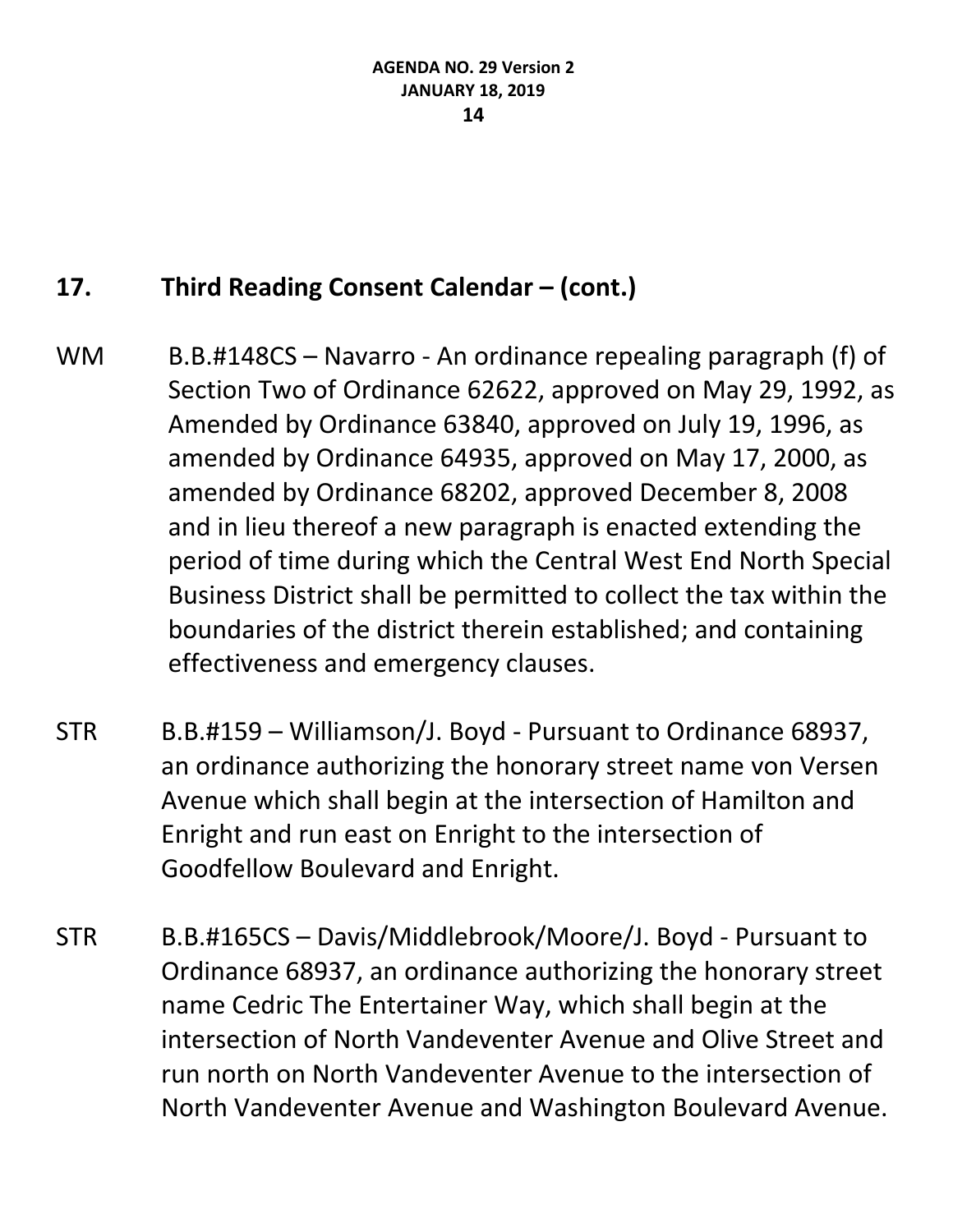## **17. Third Reading Consent Calendar – (cont.)**

- STR B.B.#178 Ogilvie An ordinance authorizing and directing the Mayor and the Comptroller to execute a permanent, irrevocable Easement, which shall give, grant, extend and confer on the City, its agents, successors, and assigns, the exclusive right to build and maintain a span of sidewalk improvements along the east side of Sulphur from the intersection of Sulphur and Manchester to the driveway to the north; and containing a severability clause.
- STR B.B.#179 Arnowitz An Ordinance establishing a two-way stop site at the intersection of Adkins and Poepping regulating all traffic traveling northbound and southbound on Adkins, and containing an emergency clause.
- STR B.B.#181 J. Boyd An Ordinance establishing a temporary, three-way stop site, which shall be and remain in place for a period of six months starting from the date on which said stop site is installed at the intersection of Blackstone and Wells regulating all traffic traveling eastbound and westbound on Wells at Blackstone and regulating all traffic traveling southbound on Blackstone at Wells, and containing an emergency clause.
- **18. Third Reading/Report of Engrossment and Final Passage** None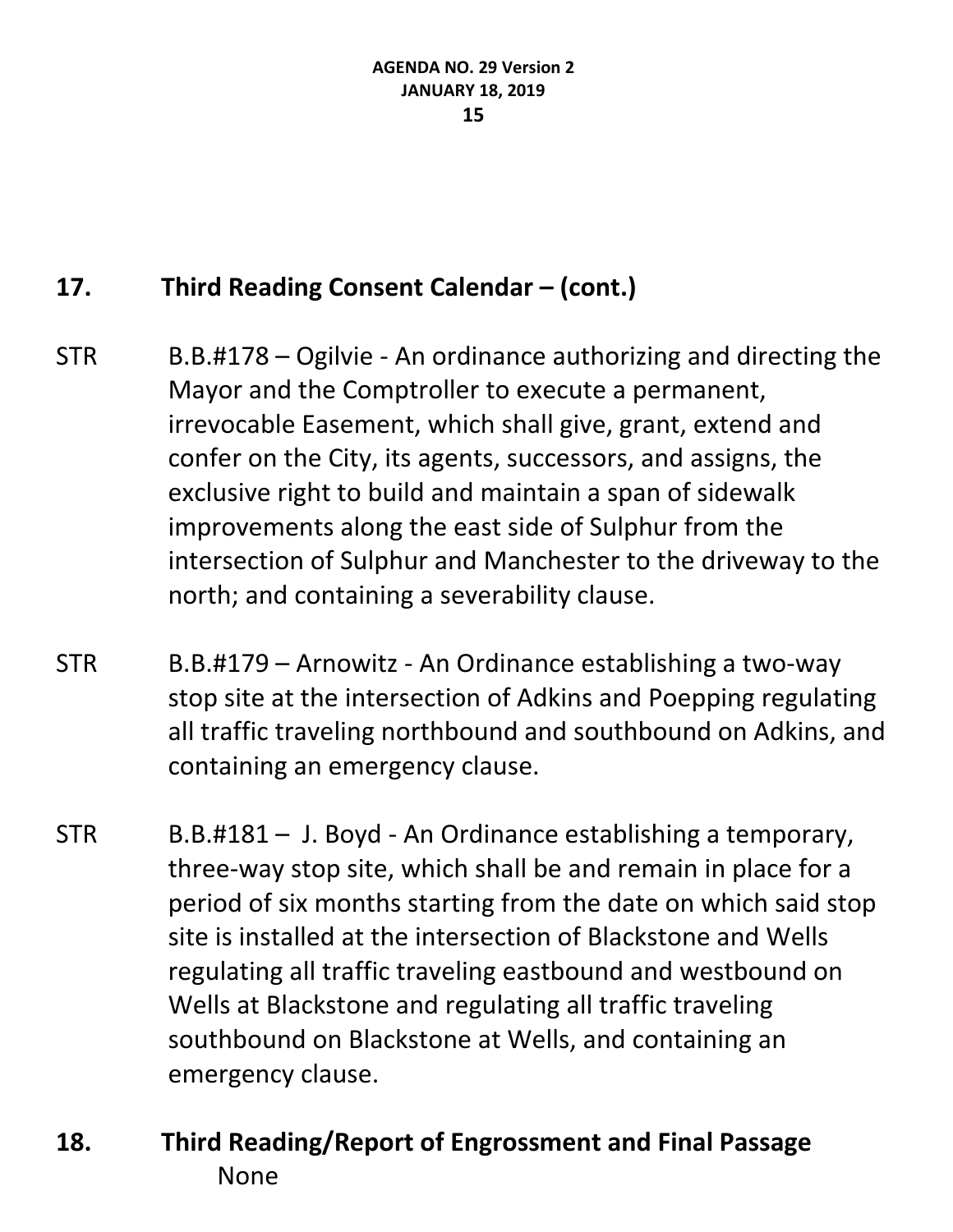### **19. Report of the Enrollment Committee.**

B.B.#143CS - #148CS - #159 - #165CS - #178 - #179 - #181

### **20. Courtesy Resolutions Consent Calendar**

- Res.#219 Pres. Reed The Board of Aldermen notes the passing of our dear friend, Gunther William "Bill" Stock and acknowledge his accomplishments in life and his many contributions to the City of St. Louis.
- Res.#220 P. Boyd The Board of Aldermen congratulate Sergeant Vincent Simpher on his retirement from the St. Louis Metropolitan Police Department.
- Res.#222 Pres. Reed The Board of Aldermen recognize Anthony Bell for his commitment and contributions to the Martin Luther King, Jr. Holiday Committee.

### **21. First Reading of Resolutions.**

- Res.#221 Ingrassia Encouraging Disability Inclusion
- Res.#223 Coatar Intent to Seek Funding through the Community Development Block Grant Program.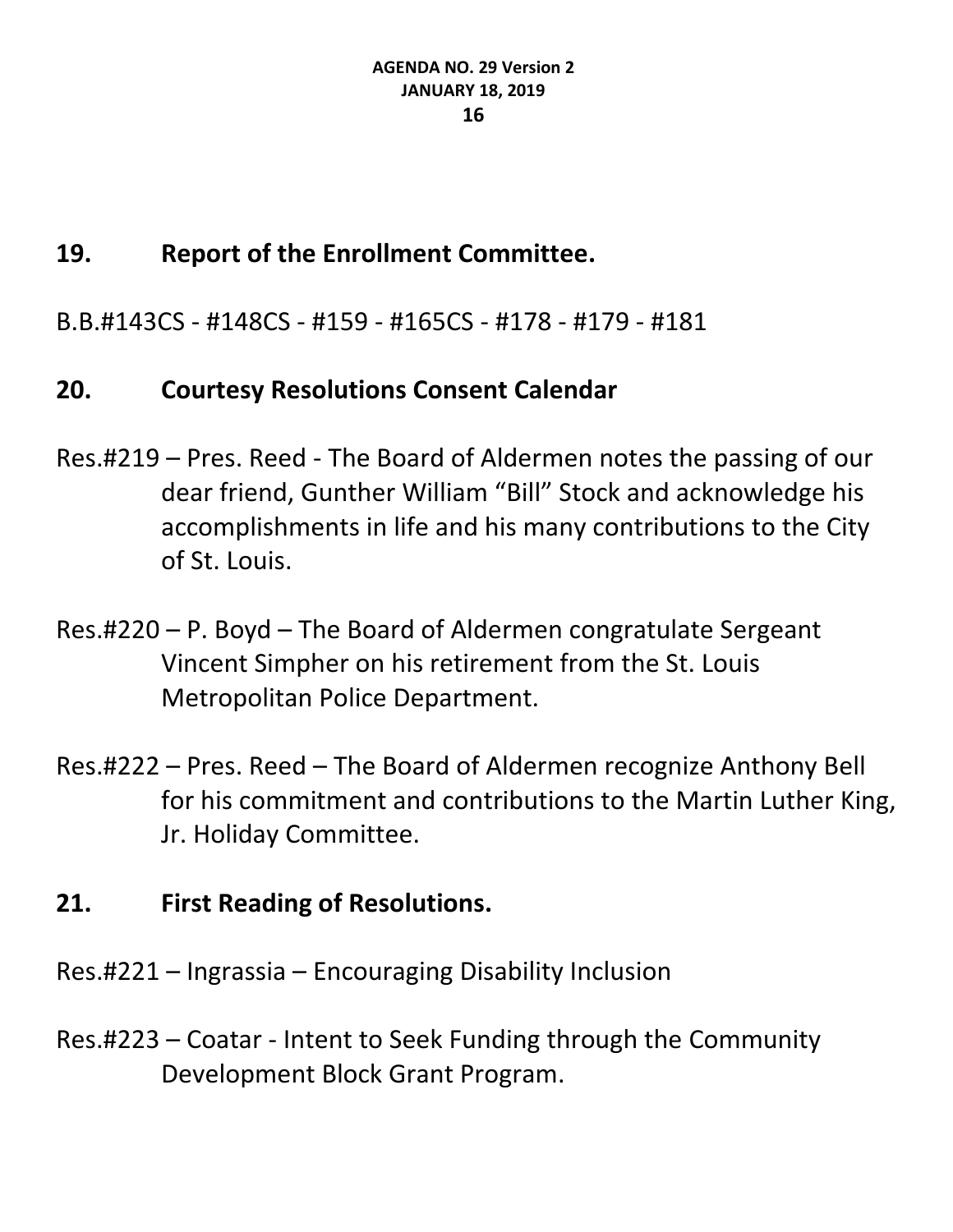## **22. Second Reading Resolutions, Committee Reports & Adoptions.**

- HUDZ Res.#203 Coatar St. Louis Parking Company in the City of St. Louis Enhanced Enterprise Zone.
- **23. Miscellaneous and Unfinished Business. none**
- **24. Announcements**

### **MONDAY, JANUARY 21, 2019**

**OFFICE CLOSED – DR. MARTIN LUTHER KING HOLIDAY**

### **TUESDAY, JANUARY 22, 2019**

### **STREETS, TRAFFIC & REFUSE MEETING – 9:00 A.M. – LEISURE ROOM**

B.B.#155 – Kennedy - An ordinance repealing Section One of Ordinance 63915, and in lieu thereof enacting a new Section One authorizing and directing the Director of Streets to permanently close, barricade, or otherwise impede the flow of traffic on Enright by blocking said flow seventy (70) feet east of the curb line of Newstead; and containing an emergency clause.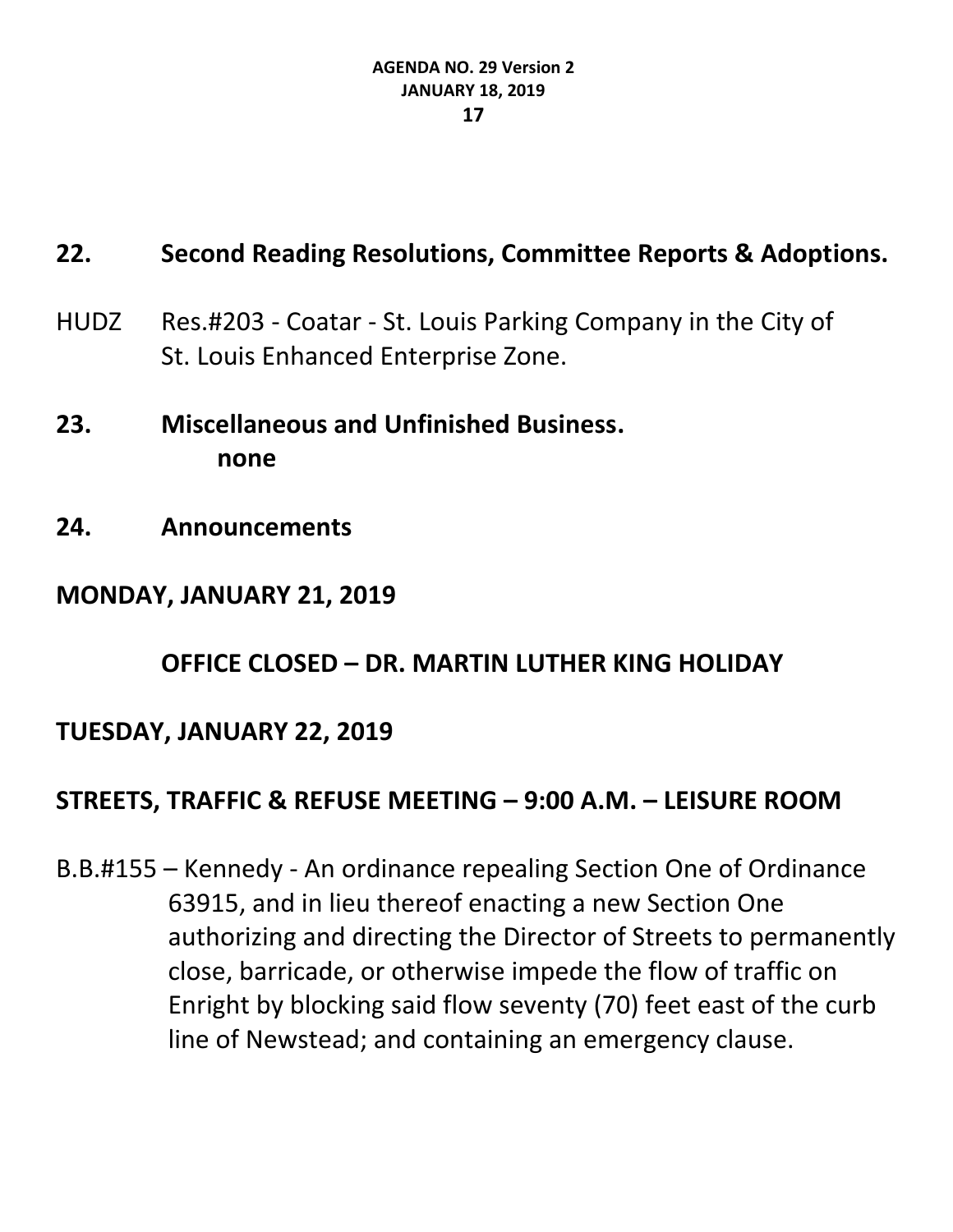### **STREETS, TRAFFIC & REFUSE MEETING – (cont.)**

B.B.#156 – Kennedy - An ordinance authorizing and directing the Director of Streets to permanently close, barricade, or otherwise impede the flow of traffic on Washington by blocking said flow at the west curb line of Newstead; and containing an emergency clause.

### **WEDNESDAY, JANUARY 23, 2019**

### **HOUSING, URBAN DEV. MEETING – 9:00 A.M. – KENNEDY ROOM**

### **THURSDAY, JANUARY 24, 2019**

### **WAYS & MEANS MEETING – 9:00 A.M. – LEISURE ROOM**

### **FRIDAY, JANUARY 25, 2019**

#### **FULL BOARD MEETING – 10:00 A.M. CHAMBERS**

- **25. Excused Aldermen**
- **26. Adjournment**